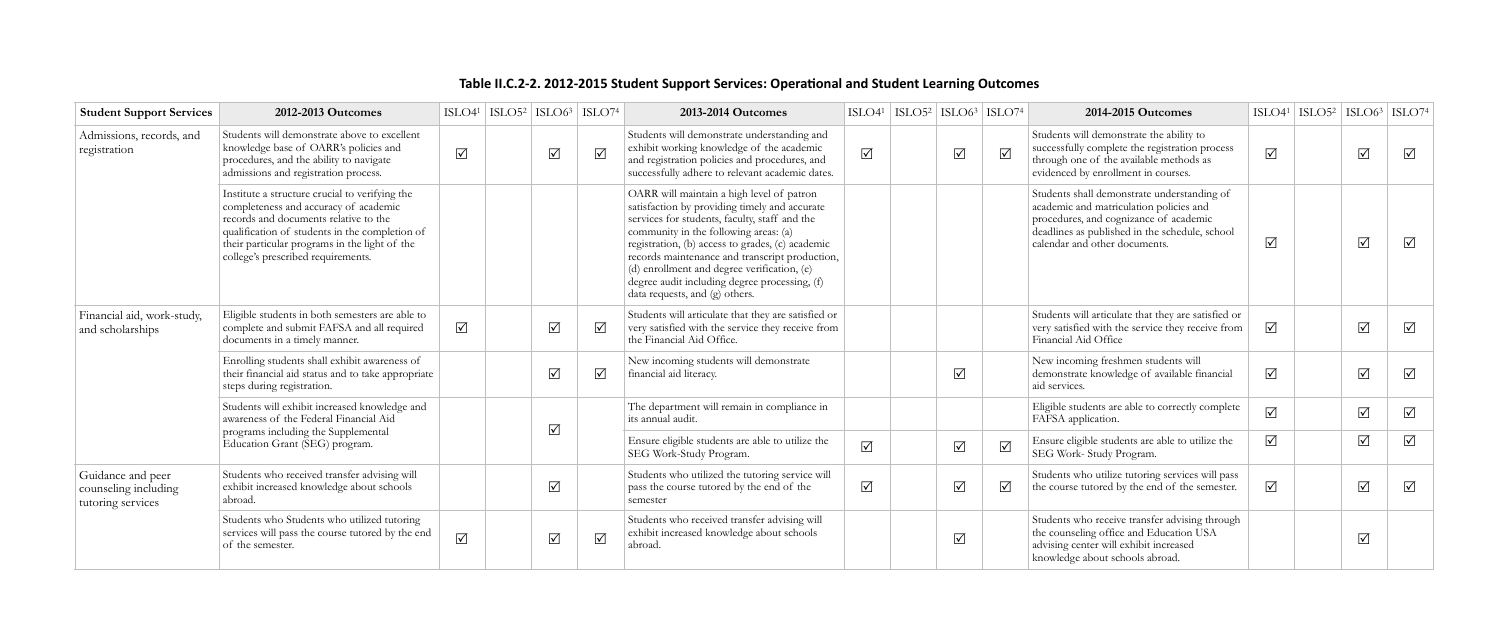| <b>Student Support Services</b>                                              | 2012-2013 Outcomes                                                                                                                                                                    | $ISLO41$ $ISLO52$ $  ISLO63$ $  ISLO74$ |            |                         |                 | 2013-2014 Outcomes                                                                                                                                                      |            |          | $\text{ISLO4}^1$   $\text{ISLO5}^2$   $\text{ISLO6}^3$   $\text{ISLO7}^4$ |           | 2014-2015 Outcomes                                                                                                                                                                                                                                                              |            | $\text{ISLO4}^1$   $\text{ISLO5}^2$   $\text{ISLO6}^3$   $\text{ISLO7}^4$ |                 |                 |
|------------------------------------------------------------------------------|---------------------------------------------------------------------------------------------------------------------------------------------------------------------------------------|-----------------------------------------|------------|-------------------------|-----------------|-------------------------------------------------------------------------------------------------------------------------------------------------------------------------|------------|----------|---------------------------------------------------------------------------|-----------|---------------------------------------------------------------------------------------------------------------------------------------------------------------------------------------------------------------------------------------------------------------------------------|------------|---------------------------------------------------------------------------|-----------------|-----------------|
| Continuation  Guidance<br>and peer counseling<br>including tutoring services | Students will engage in workshops, lectures,<br>and programs to increase their academic and<br>professional growth and development.                                                   |                                         | $\sqrt{ }$ | $\sqrt{ }$              | $\sqrt{ }$      | Students will engage in career development<br>workshops, lectures, and programs to enhance<br>their professional growth and development.                                |            | $\Delta$ | $\sqrt{ }$                                                                | ☑         | Students will engage in workshops, lectures,<br>and programs to enhance their academic and<br>professional growth and development.                                                                                                                                              | $\sqrt{ }$ | $\Delta$                                                                  | $\sqrt{ }$      | $\Delta$        |
|                                                                              | Students demonstrate increased awareness of<br>the family planning and contraceptive methods;<br>hence, reduce the pregnancy rate among<br>participants to PCC facilitated workshops. | $\sqrt{}$                               |            | $\sqrt{ }$              | $\triangledown$ | Participants to the PCC facilitated workshops<br>will demonstrate increased knowledge of<br>family planning and the contraceptive methods.                              |            |          | $\sqrt{ }$                                                                | $\Delta$  | PCC will facilitate workshops to NC students<br>organizations on Family Planning (F/P).                                                                                                                                                                                         |            |                                                                           | $\sqrt{ }$      | $\sqrt{ }$      |
|                                                                              | Students will demonstrate increased knowledge<br>about the effects of alcohol, tobacco and other<br>drugs (ATODs) use or abuse.                                                       | $\Delta$                                |            | $\sqrt{ }$              | $\sqrt{ }$      | Participants will exhibit increased knowledge<br>about the adverse effects of alcohol and other<br>drugs (ATOD).                                                        |            |          | $\sqrt{}$                                                                 | ☑         | PCC will facilitate workshops to NC students<br>organizations on Substance Abuse Prevention<br>$(SAP)$ .                                                                                                                                                                        |            |                                                                           | $\sqrt{ }$      | $\Delta$        |
| Health services                                                              | Students and staff demonstrate knowledge<br>about current health issues and problems that<br>affect their health.                                                                     |                                         |            | $\sqrt{ }$              | ☑               | Students and staff will demonstrate increased<br>awareness and knowledge of positive self-care<br>by seeking medical services and treatment.                            |            |          | $\sqrt{}$                                                                 | $\Delta$  | Students and staff will continue to demonstrate<br>increased awareness and knowledge of positive<br>self-care by seeking medical treatments and<br>services.                                                                                                                    |            |                                                                           | $\sqrt{}$       | $\sqrt{ }$      |
|                                                                              | Continue to improve level of satisfaction with<br>essential basic health care and preventative<br>services provided by the health service clinic.                                     |                                         |            |                         |                 | Students will demonstrate increased knowledge<br>about current health issues and problems that<br>affect their health.                                                  |            |          | $\triangledown$                                                           | $\sqrt{}$ | Students and staff will continue to demonstrate<br>increased awareness and knowledge about<br>current health issues and problems that affect<br>their health.                                                                                                                   |            |                                                                           | $\sqrt{ }$      | $\sqrt{ }$      |
| Sports and recreation                                                        | Students will demonstrate basic skills in playing<br>basketball and basic knowledge in officiating.                                                                                   | $\sqrt{ }$                              |            | $\Delta$                | $\sqrt{ }$      | Students will exhibit knowledge and will<br>demonstrate the skills in playing and officiating<br>in the 2013 intramural ball games and 2014<br>founding day ball games. | $\sqrt{ }$ |          | $\sqrt{ }$                                                                | $\sqrt{}$ | Students will exhibit knowledge and will<br>demonstrate the skills in playing and officiating<br>in the 2014 intramural ball games and 2015<br>founding day ball games.                                                                                                         | $\sqrt{ }$ |                                                                           | $\sqrt{}$       | $\sqrt{ }$      |
|                                                                              | Increase the level of awareness in sports and<br>satisfaction to the college community and the<br>local community through sports and activities.                                      |                                         |            | $\sqrt{ }$              | $\sqrt{}$       | College community and stake holders will<br>demonstrate awareness on the sports<br>competitions and recreational activities<br>organized by the Sports Division.        |            |          | $\sqrt{ }$                                                                | $\Delta$  | Outreach to four local communities in Spring<br>2015 and Fall 2016 to promote and maximize<br>the use of the sports facilities while catering to<br>a strong sense of unity and integrity between<br>the students and the communities to foster<br>friendship and satisfaction. |            |                                                                           |                 |                 |
| Residence halls                                                              | Residents will demonstrate knowledge about<br>the rules and regulations of the Residence<br>Halls.                                                                                    |                                         |            | $\overline{\mathsf{M}}$ |                 | Resident students shall demonstrate knowledge<br>about the rules and regulations of the<br>residence halls.                                                             |            |          | ☑                                                                         |           | Strengthen the Living-Learning components in<br>residence hall.                                                                                                                                                                                                                 |            | $\triangledown$                                                           | $\triangledown$ | $\triangledown$ |
|                                                                              | Residents will be satisfied with the services<br>provided at the Residence Halls.                                                                                                     |                                         |            |                         |                 | Resident students shall signify increased level<br>of satisfaction about the services provided by<br>including activities facilitated by the Residence<br>Halls.        |            |          |                                                                           |           | Residence hall will use assessment, evaluation,<br>and implementation for continuous<br>improvement of residence hall staff,<br>programs/activities, facilities, and services.                                                                                                  |            |                                                                           |                 |                 |